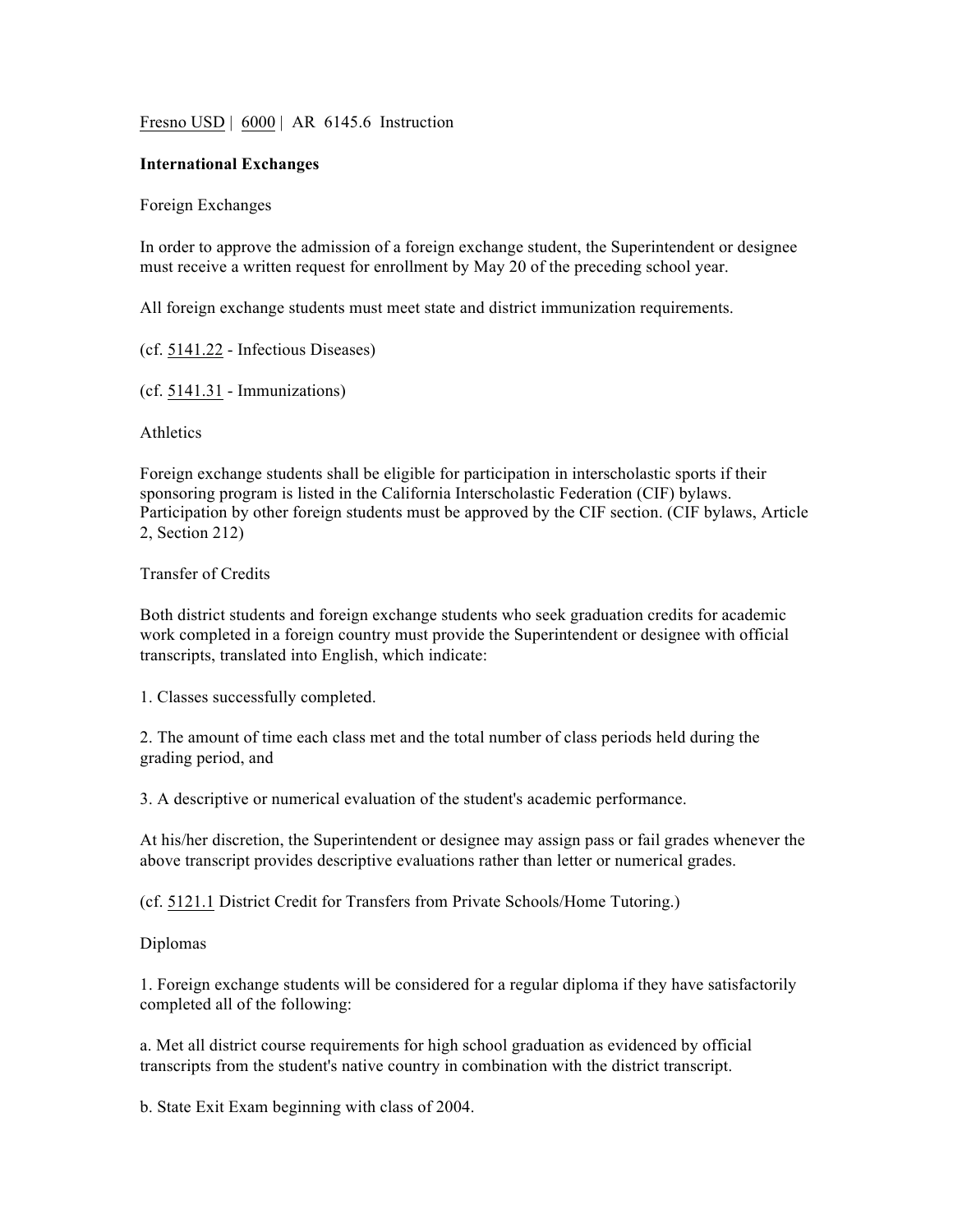(cf. 6146.1 - High School Graduation Requirements/Standards of Proficiency)

(cf. 5121.1 - District Credit for Transfers from Private Schools/Home Tutoring)

2. Foreign exchange students who are not eligible for a regular diploma may receive an honorary diploma.

(cf. 5127 - Graduation Ceremonies and Activities)

3. At the discretion of the principal or designee, foreign exchange students who do not meet requirements for a regular or an honorary diploma may, at the end of their visit, be given a letter certifying the time period for which they were enrolled.

Student Visits, Student Exchanges

The following criteria represent standards by which the district will evaluate student/exchange programs. Only personnel and organizations that meet these criteria will be approved by the district to disseminate materials and information regarding their travel/study/exchange programs. The form and content of all informational materials to be distributed by a sponsoring organization must be approved by the:

1. General Content - Sponsors must provide the following information to the

a. Statement of purpose, viz. profit making, nonprofit making, tax-exempt, declaration of conflict of interest.

b. The name of backers (if other than the name of the person or organization) who bear the legal responsibility for the conduct of the program.

c. A list of clients (schools, agencies, etc.) in the district's immediate area who have participated in the past.

d. A list of students/teachers by gender and ethnicity who have previously participated in the program.

e. The name and address of the contact person who is in charge of the organization's legal base in the United States.

f. Names and foreign addresses and telephone numbers of contact persons while students are abroad.

g. Financial statement and accounting of all funds raised and expended for immediate past trip.

h. An assurance that parents/guardians of all student participants and all district personnel serving as staff execute and submit a statement of waiver acceptable to the school's attorney which exempts the district from liability, waiving all claims against the district and/or the State of California for injury, accident, illness or death occurring during or by reason of the foreign exchange/study program.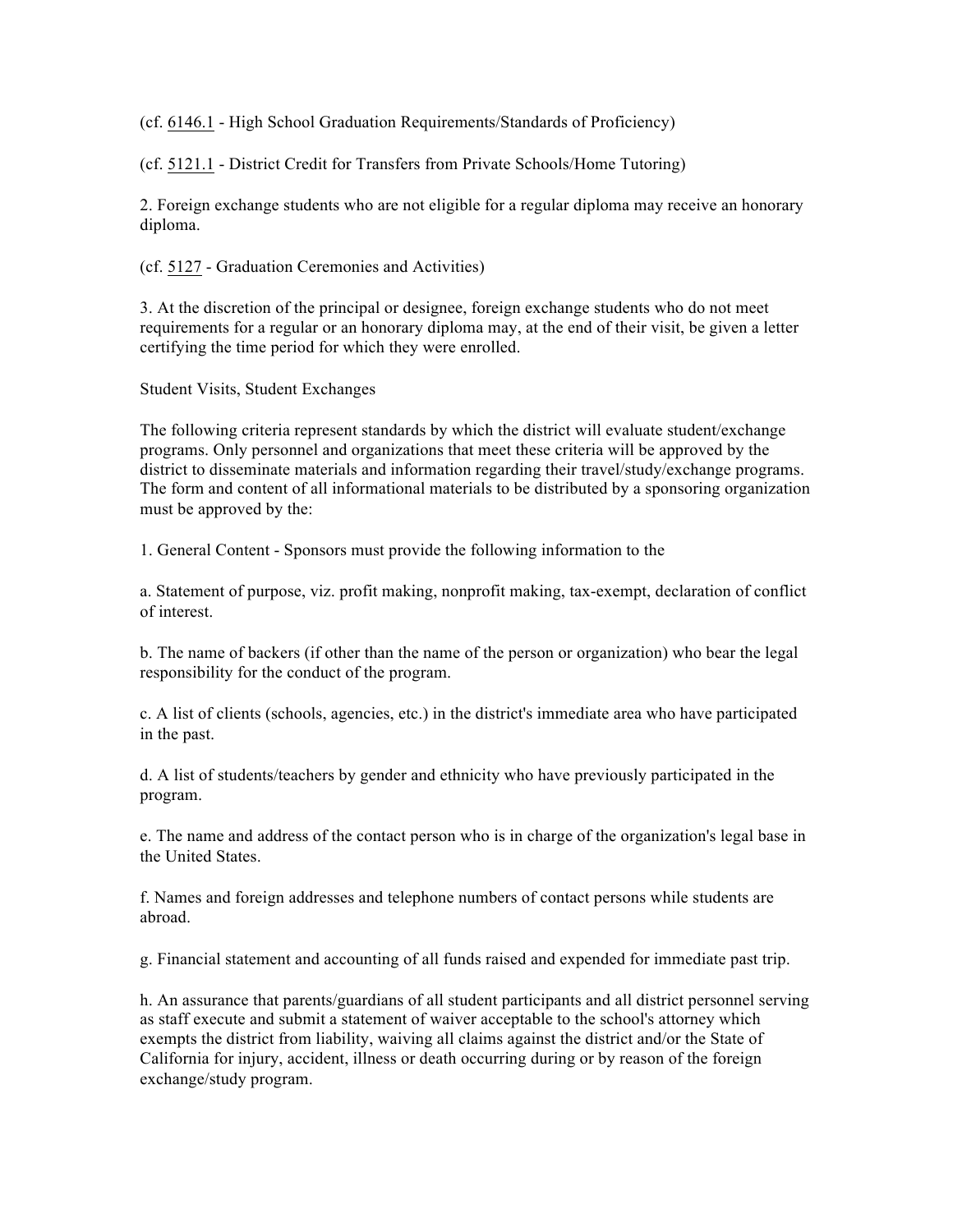2. General Conduct of District Personnel Sponsors

District personnel who sponsor Board-approved student exchange/travel programs shall be considered unofficial representatives of the school district and shall conduct themselves accordingly.

Misconduct shall be defined but not limited as follows:

a. Failure to properly supervise students as assigned and reported by students via telephone or within 24 hours of the return of such students to the United States.

b. Failure to remain within reasonable telephone contact with the school district for emergency purposes.

c. Failure to respond to directives from the Superintendent of Schools or sponsoring organization while on foreign soil.

d. Acts of misconduct such as to cause embarrassment or injury to himself/herself, students or citizens.

e. Initiating a change in the planned travel agenda after departure from the United States without authorization of the Superintendent of Schools.

f. Encouraging or allowing students to participate in activities which are illegal in the United States but legal in the foreign country.

g. Encouraging or allowing students to participate in activities which are illegal in the foreign country but legal in the United States.

h. Allowing students to participate in activities which are inappropriate according to the parent/guardian, community or school district standards.

Reported acts of misconduct shall be dealt with according to standard district procedures. All employee rights shall be protected as guaranteed by fair labor standards and negotiated agreements.

3. General Conduct of School District Students and Foreign Visitors

District students and student visitors during domestic exchanges are expected to adhere to Board Policy 5131.1 through 5131.6.

District students who participate in Board-approved student exchange/travel programs shall be considered as authorized to be away from school during their regular school year. Students are expected to conduct themselves according to standards set forth in the Student Discipline Code for district students, Board Policy 5131.1 through 5131.6 and Board Policy 5132.

Students who fail to conduct themselves properly shall be disciplined according to the district's standards and procedures.